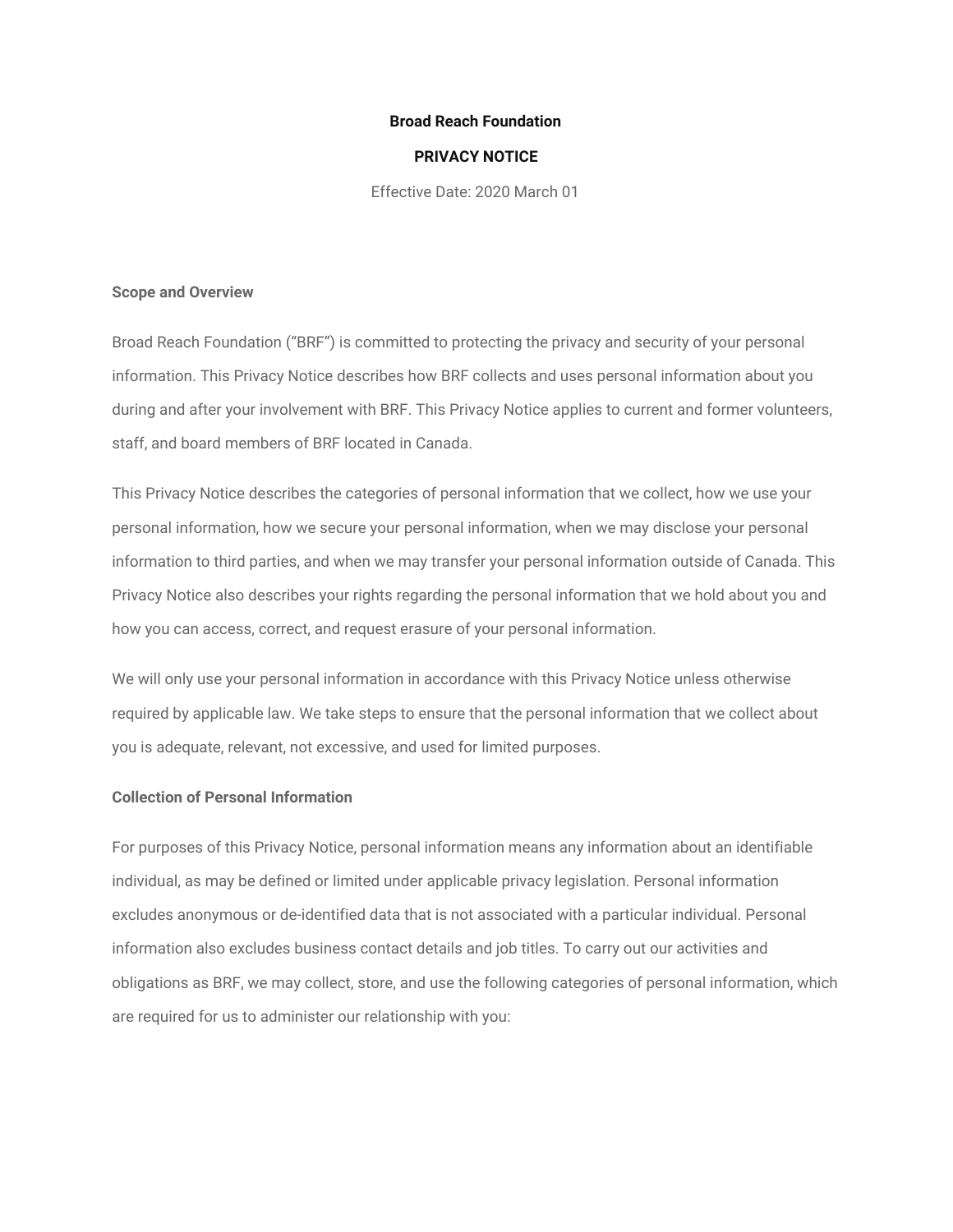- Personal contact details such as name, title, addresses, telephone numbers, and personal email addresses.
- Date of birth.
- Gender.
- Emergency contact information.
- Government identification numbers such as driver's license number, health card number, or other identification card number.
- Performance information.
- Education and training.
- Employment records (including professional memberships, references, work history, and proof of work eligibility).
- Photographs.
- Results of background checks.
- Other personal details included in a resume or cover letter.

# **Use of Personal Information**

We only use your personal information where applicable law permits it, or when the use is necessary to comply with a legal obligation that applies to BRF. We may use your personal information for the following legitimate purposes:

- Management and planning.
- Processing insurance claims.
- Accounting and auditing.
- Conducting performance reviews and determining performance requirements.
- Assessing qualifications for a particular job or task.
- Gathering evidence for disciplinary action.
- Complying with applicable law.
- Education, training, and development requirements.
- Complying with health and safety obligations.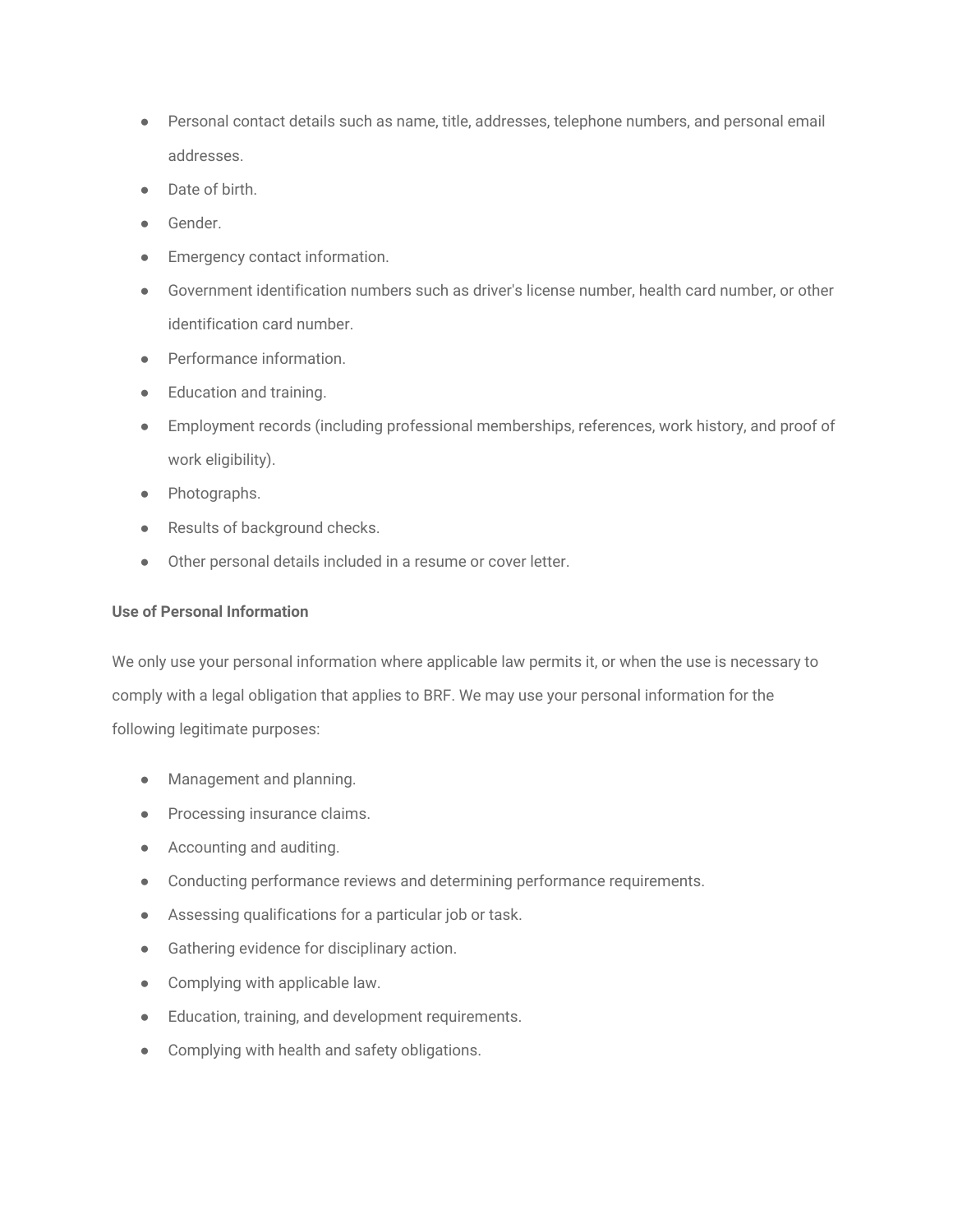We will only use your personal information for the purposes we collected it. If we need to use your personal information for an unrelated purpose, we will provide notice to you and, if required by law, seek your consent. We may use your personal information without your knowledge or consent where required by applicable law or regulation.

# **Data Sharing**

We will only disclose your personal information to third parties where required by law or to our contractors, designated agents, or third-party service providers who require such information to assist us with administering your relationship with BRF, including third-party service providers who provide services to us or on our behalf. These third-party service providers may be located outside of Canada.

We require all our third-party service providers to implement appropriate security measures to protect your personal information consistent with our policies and any data security obligations applicable to BRF. We do not permit our third-party service providers to use your personal information for their own purposes. We only permit them to use your personal information for specified purposes in accordance with our instructions.

We may also disclose your personal information for the following additional purposes where permitted or required by applicable law:

- To comply with legal obligations or valid legal processes such as search warrants, subpoenas, or court orders. When we disclose your personal information to comply with a legal obligation or legal process, we will take reasonable steps to ensure that we only disclose the minimum personal information necessary for the specific purpose and circumstances.
- During emergency situations or where necessary to protect the safety of persons.
- Where the personal information is publicly available.
- For additional purposes with your consent where such consent is required by law.

### **Cross-Border Data Transfers**

Where permitted by applicable law, we may transfer the personal information we collect about you to the United States and other jurisdictions that may not be deemed to provide the same level of privacy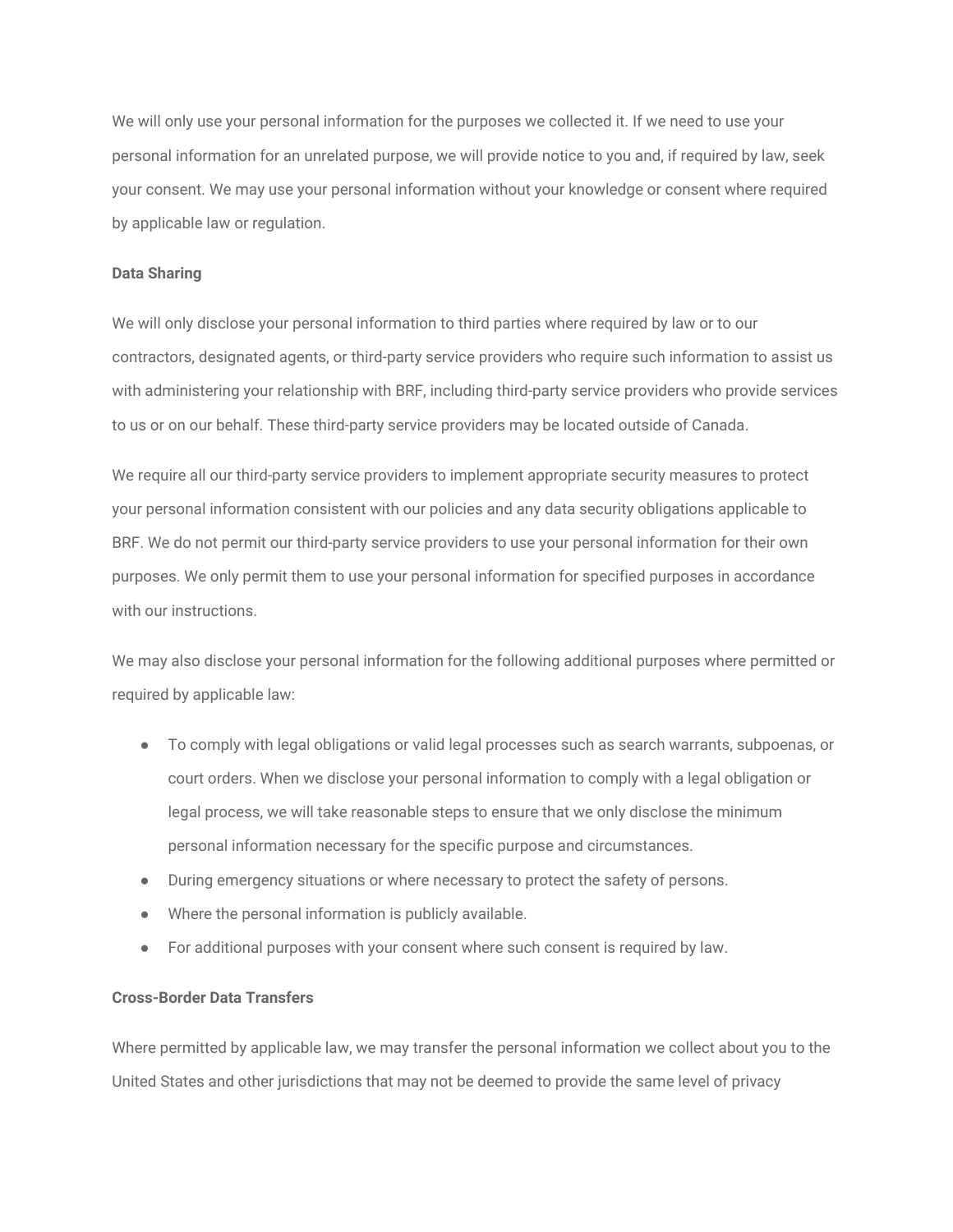protection as Canada, as necessary to assist us with administering your relationship with BRF, and for the purposes set out in this Privacy Notice.

#### **Data Security**

We have implemented appropriate physical, technical, and organizational security measures designed to secure your personal information against accidental loss and unauthorized access, use, alteration, or disclosure. In addition, we limit access to personal information to those agents, contractors, and other third parties that have a legitimate need for such access.

#### **Data Retention**

Except as otherwise permitted or required by applicable law or regulation, we will only retain your personal information for as long as necessary to fulfill the purposes we collected it for, including for the purposes of satisfying any legal, accounting, or reporting requirements. Under some circumstances we may anonymize your personal information so that it can no longer be associated with you. We reserve the right to use such anonymous and de-identified data for any legitimate purpose without further notice to you or your consent.

#### **Rights of Access, Correction, Erasure, and Objection**

It is important that the personal information we hold about you is accurate and current. Please keep us informed if your personal information changes during your involvement with BRF. By law you have the right to request access to and to correct the personal information that we hold about you, or withdraw your consent to the use of your personal information under certain circumstances. If you want to review, verify, correct, or withdraw consent to the use of your personal information, please contact "info@sailbroadreach.ca".

We may request specific information from you to help us confirm your identity and your right to access, and to provide you with the personal information that we hold about you or make your requested changes. Applicable law may allow or require us to refuse to provide you with access to some or all of the personal information that we hold about you, or we may have destroyed, erased, or made your personal information anonymous in accordance with our record retention obligations and practices. If we cannot